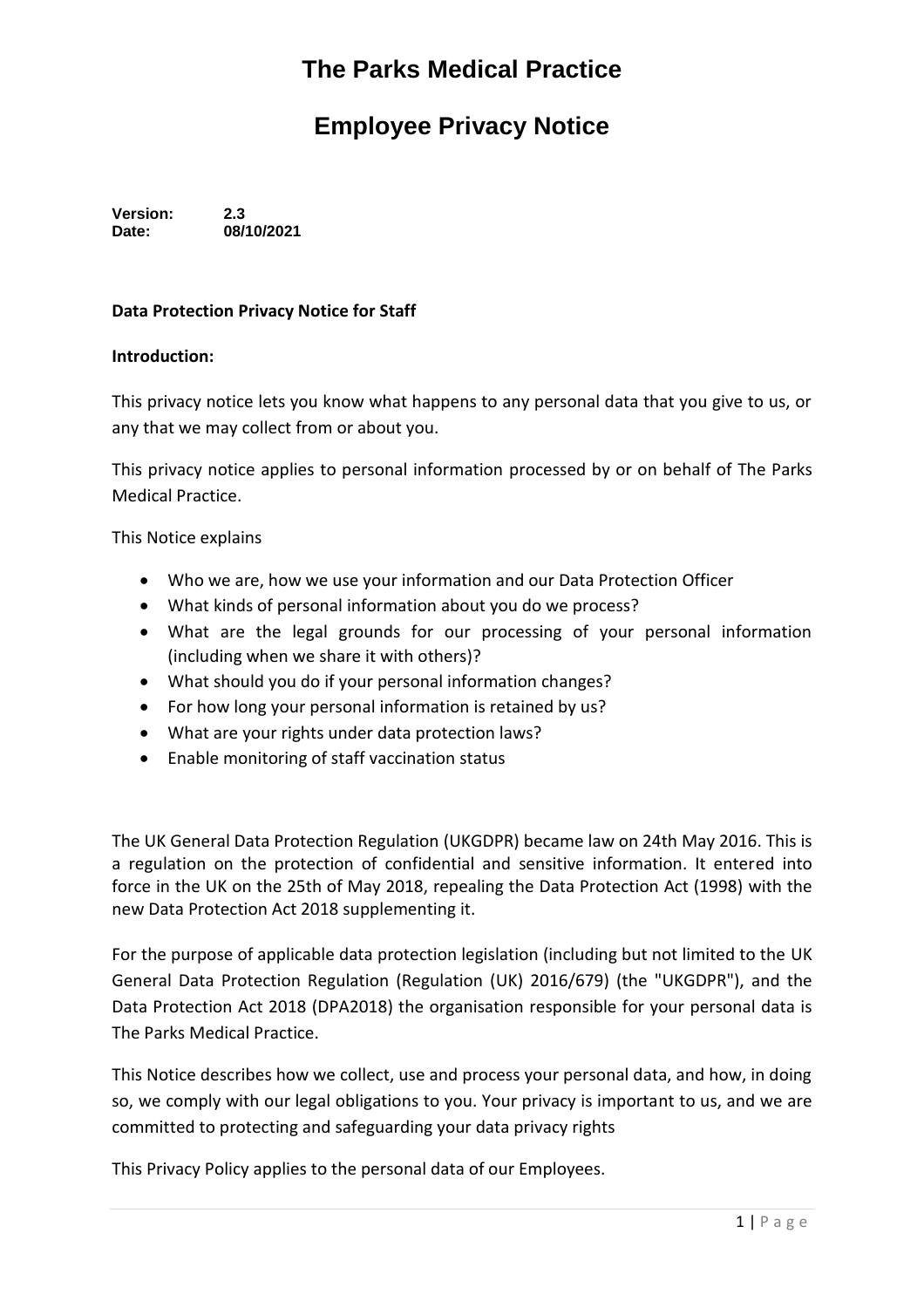#### **How we use your information and the law.**

The Parks Medical Practice will be what's known as the 'Controller' of the personal data you provide to us.

Upon commencement of employment with the company you will be asked to supply the following personal information:

Name, address, telephone numbers, email address, date of birth, national insurance number, bank details, emergency contact information and health information.

The information that we ask you to provide to the company is required by the business for the following reasons:

- In order for us to pay your salary
- In order for us to contact you out of hours if required
- To provide you with company information via email and post if required
- To have the ability to contact your emergency contacts if necessary
- To ensure we are able to inform the emergency services if your health is compromised
- To ensure that we can provide any reasonable adjustments as necessary
- To comply with payroll, auto-enrolment and RTI responsibilities.

We ask that you provide ID for copying to comply with our responsibilities as an employer under section 8 of the Asylum and Immigration Act 1996.

Throughout your employment we will collect data and add to your personnel file i.e. appraisal paperwork, communications, absence information and changes to personnel data.

## **How do we lawfully use your data?**

We need to know your personal, sensitive and confidential data in order to Employ you, under the General Data Protection Regulation we will be lawfully using your information in accordance with: -

- *Article 6, (b) Necessary for performance of/entering into contract with you*
- *Article 9(2) (b) Necessary for controller to fulfil employment rights or obligations in employment.*

This Privacy Notice applies to the personal data of our employees and the data you have given us about your carers/family members.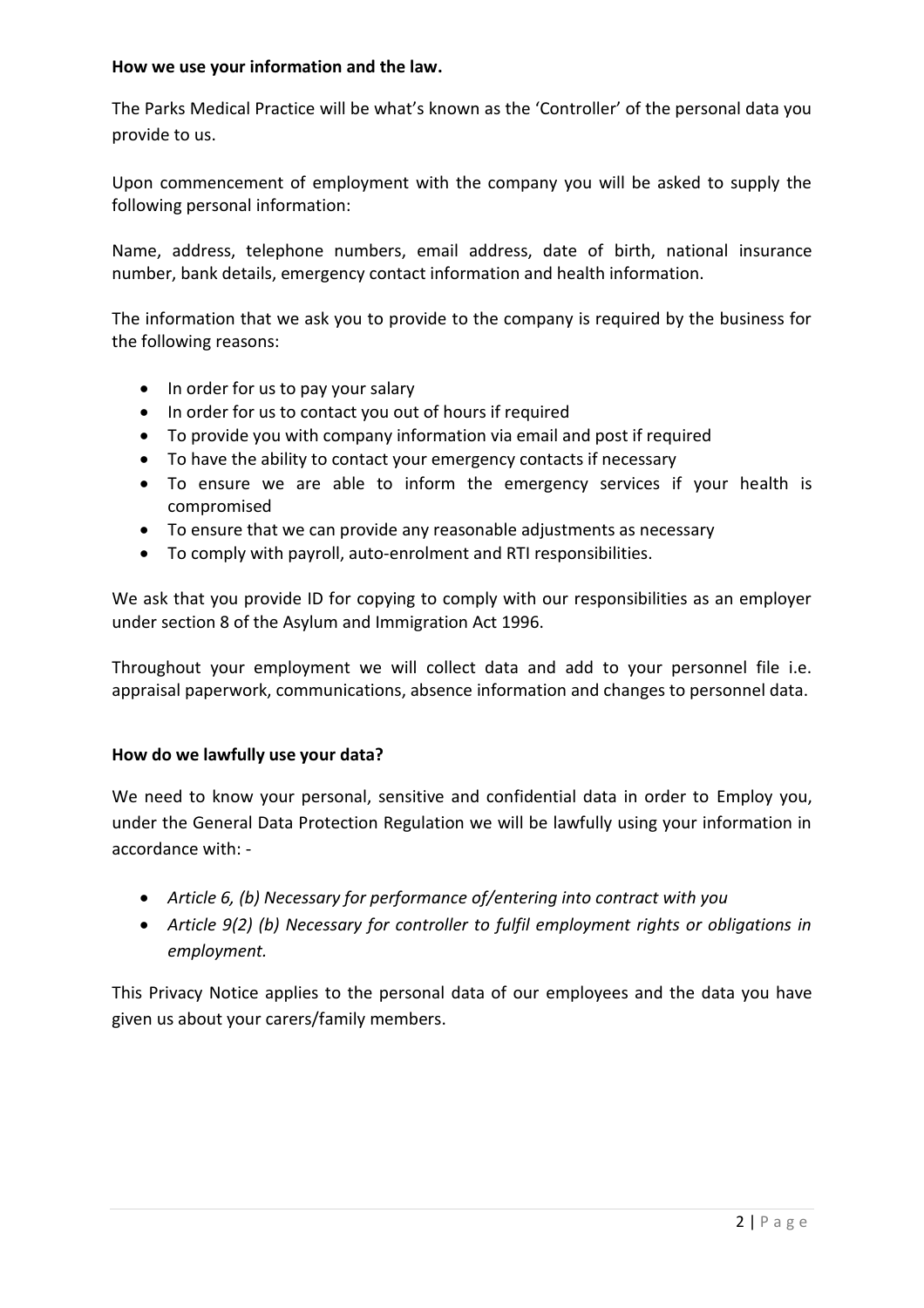## **How do we maintain the confidentiality of your records?**

We are committed to protecting your privacy and will only use information collected lawfully in accordance with:

- Data Protection Act 2018
- The UK General Data Protection Regulations 2016
- Human Rights Act 1998
- Common Law Duty of Confidentiality
- NHS Codes of Confidentiality, Information Security and Records Management

We will only ever use or pass on information about you if others who have a genuine need for it. We will not disclose your information to any third party without your permission unless there are exceptional circumstances (i.e. life or death situations), where the law requires information to be passed on.

Our policy is to respect the privacy of our staff and to maintain compliance with the UK General Data Protection Regulations (UKGDPR) and all UK specific Data Protection Requirements. Our policy is to ensure all personal data related to our staff will be protected.

All employees and sub-contractors engaged by The Parks Medical Practice are asked to sign a confidentiality agreement. The Parks Medical Practice will, if required, sign a separate confidentiality agreement if the client deems it necessary. If a sub-contractor acts as a data processor for The Parks Medical Practice an appropriate contract (art 24-28) will be established for the processing of your information.

In Certain circumstances you may have the right to withdraw your consent to the processing of data. Please contact the Data Protection Officer in writing if you wish to withdraw your consent. If some circumstances we may need to store your data after your consent has been withdrawn to comply with a legislative requirement.

## **Where do we store your information Electronically?**

All the personal data we process is processed by our staff in the UK however for the purposes of IT hosting and maintenance this information may be located on servers within the European Union.

No 3rd parties have access to your personal data unless the law allows them to do so and appropriate safeguards have been put in place. We have a Data Protection regime in place to oversee the effective and secure processing of your personal and or special category (sensitive, confidential) data.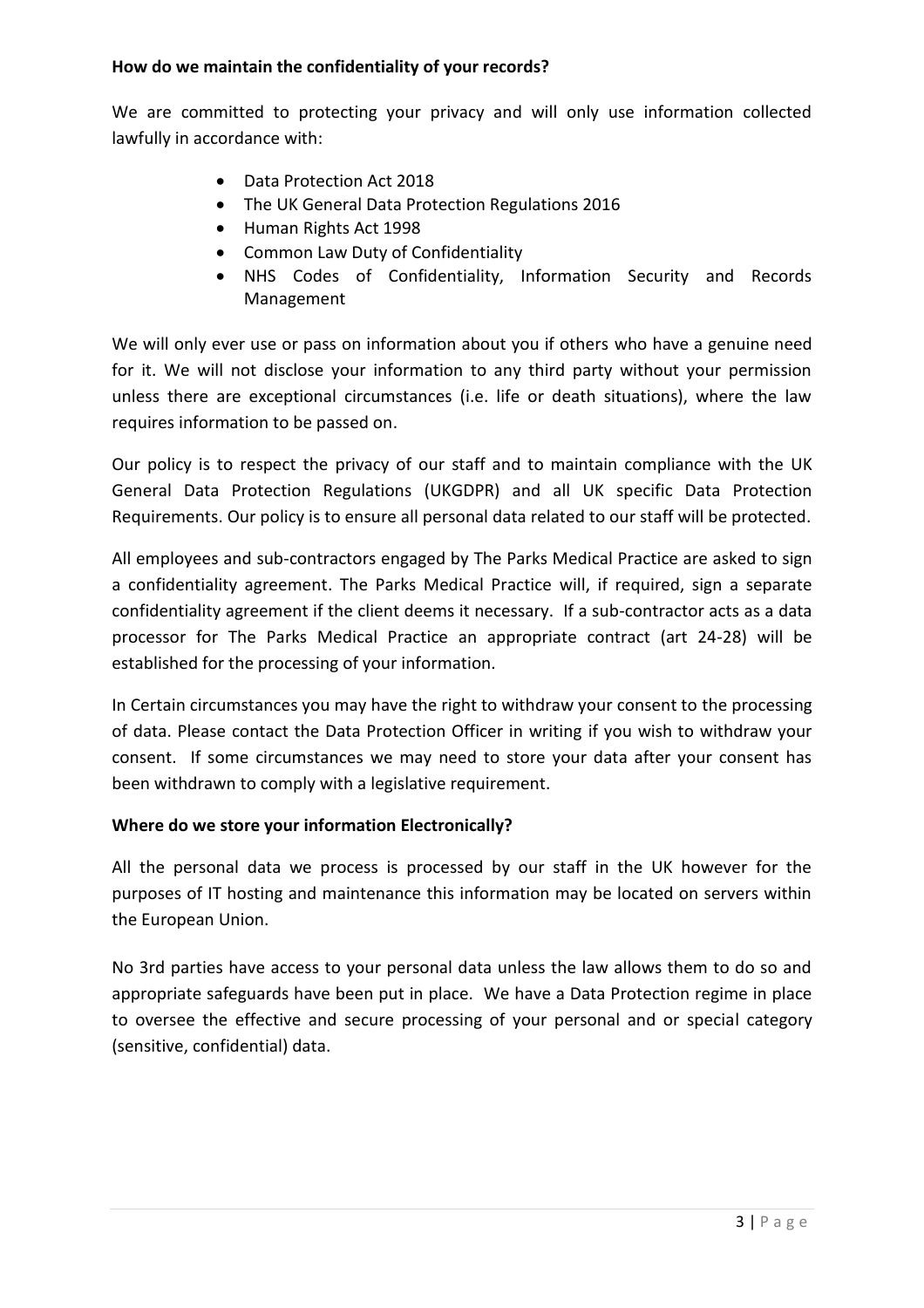#### **Who are our partner organisations?**

We may also have to share your information, subject to strict agreements on how it will be used, with the following organisations;

- NHS Commissioning Support Units
- Clinical Commissioning Groups
- NHS England (NHSE) and NHS Digital (NHSD)
- Local Authorities
- $\bullet$  CQC
- Private Sector Providers providing employment services
- Other 'data processors' which you will be informed of

You will be informed who your data will be shared with and in some cases asked for consent for this happen when this is required.

We may also use external companies to process personal information, such as for archiving purposes. These companies are bound by contractual agreements to ensure information is kept confidential and secure. All employees and sub-contractors engaged by The Parks Medical Practice are asked to sign a confidentiality agreement. If a sub-contractor acts as a data processor for The Parks Medical Practice an appropriate contract (art 24-28) will be established for the processing of your information.

## **How long will we store your information?**

We are required under UK tax law to keep your information and data for the full retention periods as specified by the UK Employment legislation.

Employee personnel files will be stored for a period of seven years for the purpose of any legal claims.

## **How can you access, amend move the personal data that you have given to us?**

Even if we already hold your personal data, you still have various rights in relation to it. To get in touch about these, please contact us. We will seek to deal with your request without undue delay, and in any event in accordance with the requirements of any applicable laws. Please note that we may keep a record of your communications to help us resolve any issues which you raise.

**Right to object**: If we are using your data because we deem it necessary for our legitimate interests to do so, and you do not agree, you have the right to object. We will respond to your request within 30 days (although we may be allowed to extend this period in certain cases). Generally, we will only disagree with you if certain limited conditions apply.

**Right to withdraw consent**: Where we have obtained your consent to process your personal data for certain activities (for example for a research project), or consent to market to you, you may withdraw your consent at any time.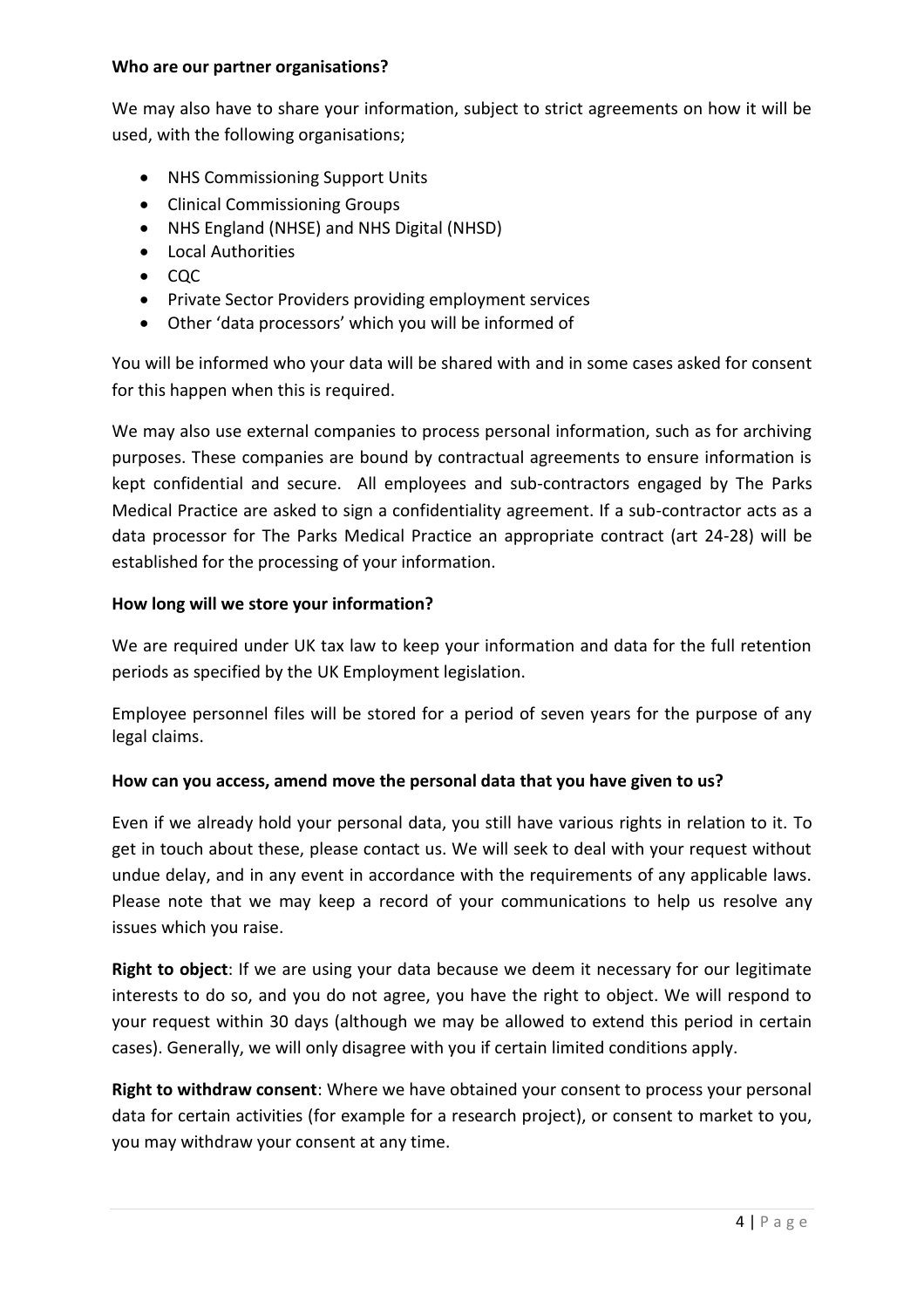**Right to erasure**: In certain situations (for example, where we have processed your data unlawfully), you have the right to request us to "erase" your personal data. We will respond to your request within 30 days (although we may be allowed to extend this period in certain cases) and will only disagree with you if certain limited conditions apply. If we do agree to your request, we will delete your data but will generally assume that you would prefer us to keep a note of your name on our register of individuals who would prefer not to be contacted. That way, we will minimise the chances of you being contacted in the future where your data are collected in unconnected circumstances. If you would prefer us not to do this, you are free to say so.

**Right of data portability**: If you wish, you have the right to transfer your data from us to another data controller.

## **Access to your personal information**

Data Subject Access Requests (DSAR): You have a right under the Data Protection legislation to request access to view or to obtain copies of what information this organisation holds about you and to have it amended should it be inaccurate. To request this, you need to do the following:

- Your request should be made in writing to The Parks Medical Practice.
- There is no charge to have a copy of the information held about you
- We are required to respond to you within one month

## **What should you do if your personal information changes?**

You should tell us so that we can update our records please contact the Head of Support Services as soon as any of your details change, this is especially important for changes or address or contact details (such as your mobile phone number), The Parks Medical Practice will from time to time ask you to confirm that the information we currently hold is accurate and up-to-date.

## **Objections / Complaints**

Should you have any concerns about how your information is managed, please contact the Head of Support Services or the Data Protection Officer as above. If you are still unhappy following a review by the organisation, you have a right to lodge a complaint with a supervisory authority: You have a right to complain to the UK supervisory Authority as below.

Information Commissioner: Wycliffe House, Water Lane Wilmslow Cheshire SK9 5AF

Tel: 01625 545745 [www.informationc](http://www.information/)ommissioner.gov.uk